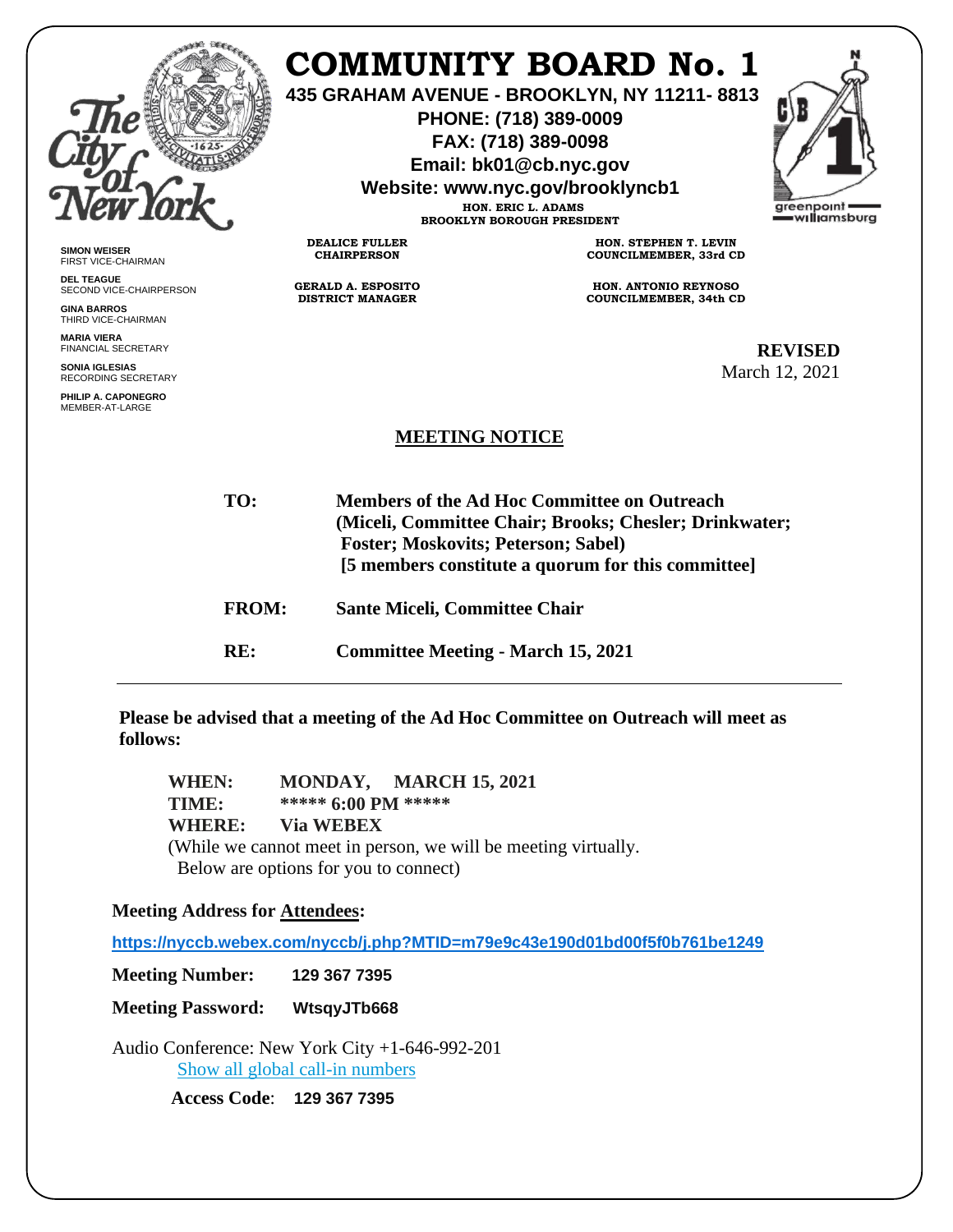# **AGENDA**

# **1. COMMUNITY OUTREACH**

Open Cameras and Microphones for All.

Our committee meetings are our first Outreach activity, a place to make valuable interactions with our communities.

Inform and Reunite is key to continuing to engage our communities especially during COVID-19.

- **Block Associations from Greenpoint -** Conversation with their members about:
- **Open Culture (**https://www1.nyc.gov/site/cecm/cultural-events/guidelines.page)
- **Quality of Life**

### **2. SOCIAL MEDIAS**

### **Twitter - Facebook - Instagram**

#### **Managing protocols :**

*(e.g. for Twitter "Tweet Deck" to allow shared access to multiple accounts without passwords to grant access to the Committee Chair and the Committee's members, Guidelines on how to use the social medias, etc. )* **vote**

### **3. OLD BUSINESS**

\* Note that all the items listed in the Committee Meeting **Agenda of February 25, 2021** are part of a **running agenda ongoing until completion** and may be reviewed a/o revised at every monthly Committee Meeting.

#### **4. NEW BUSINESS**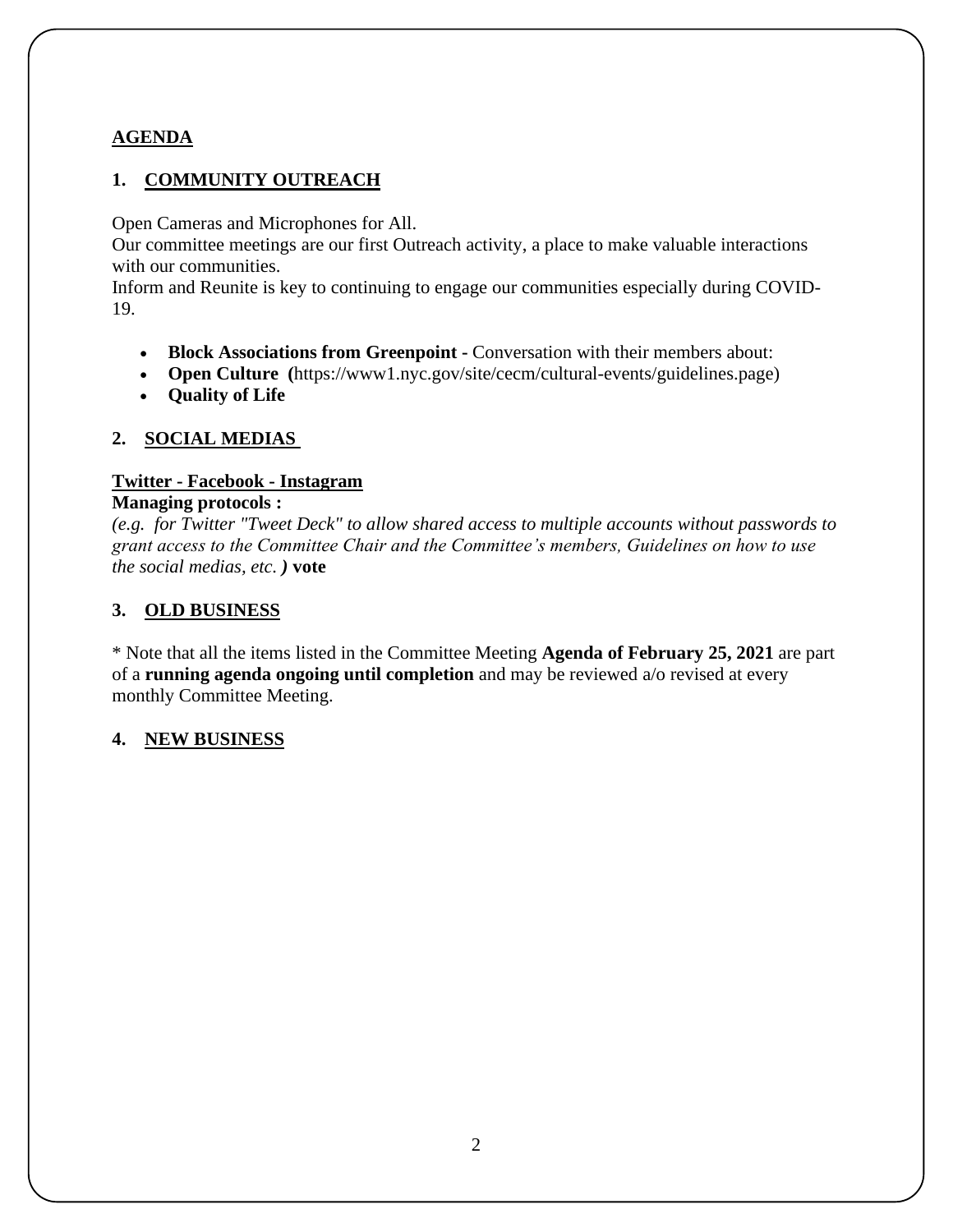### **AD HOC COMMITTEE ON OUTREACH (3-15-2021 MEETING) ATTACHMENTS:**

#### **( ATTACHMENT I. ) How Block Associations work to make NYC a city of neighbors**

We New Yorkers are not necessarily known for our neighborliness we'd rather "endure an electric shock" than run into the strangers who share our apartment buildings and blocks. But our supposed aloofness doesn't hold up when you consider the prevalence of block associations throughout the city, The sheer number of these groups of residents who live on the same street or within the same neighborhood reveal that we may be more friendly and civic-minded than we suspect. Block associations are groups of residents who decide to collaborate to strengthen a block or area; they often form around a particular issue or set of issues. Across NYC, locals have formed them to beautify neighborhoods, advocate for better quality of life, tackled issues ranging from traffic congestion to historic preservation, partner with other Block associations to form Coalitions to address ongoing revitalization and sustainability. But most important, are the benefits of befriending one's neighbors. "It's about building greater resilience on the block, because people know each other better," a major advantage of forming a block association is strength in numbers. "Getting an opportunity to talk about wanting to be stronger, and what that actually means and looks like in the world". The trick to building a successful and long-lasting block association, is to gather together as harmonious a group as possible, by collaborating with people who share the same focus and agree on what needs to be accomplished in the area. Traditionally, these associations have been mostly made up of homeowners, but lately, renters and owners alike are sharing resources. "They realize they're intricately linked and one is dependent on the other". "The displacement of one means the displacement of the other." Such collaboration between long-time residents can serve as a method of preservation in a neighborhood flooded with newcomers. Discussion will be how to adopt a collective posture on displacement, and how neighbors can help each other maintain their roots in a rapidly changing area. When block associations take smaller steps, too, like working toward neighborhood beautification by caring for trees and keeping streets swept, it also enhances communities. "People take greater ownership of their blocks". "It makes people feel connected with each other. We've seen it over and over again." The primary function of block associations is to make a massive, often-anonymous metropolis feel friendlier and more familial. "**It's a vehicle for making a big city into a small town**," "**It's about neighbors helping neighbors, and becoming a close-knit family**."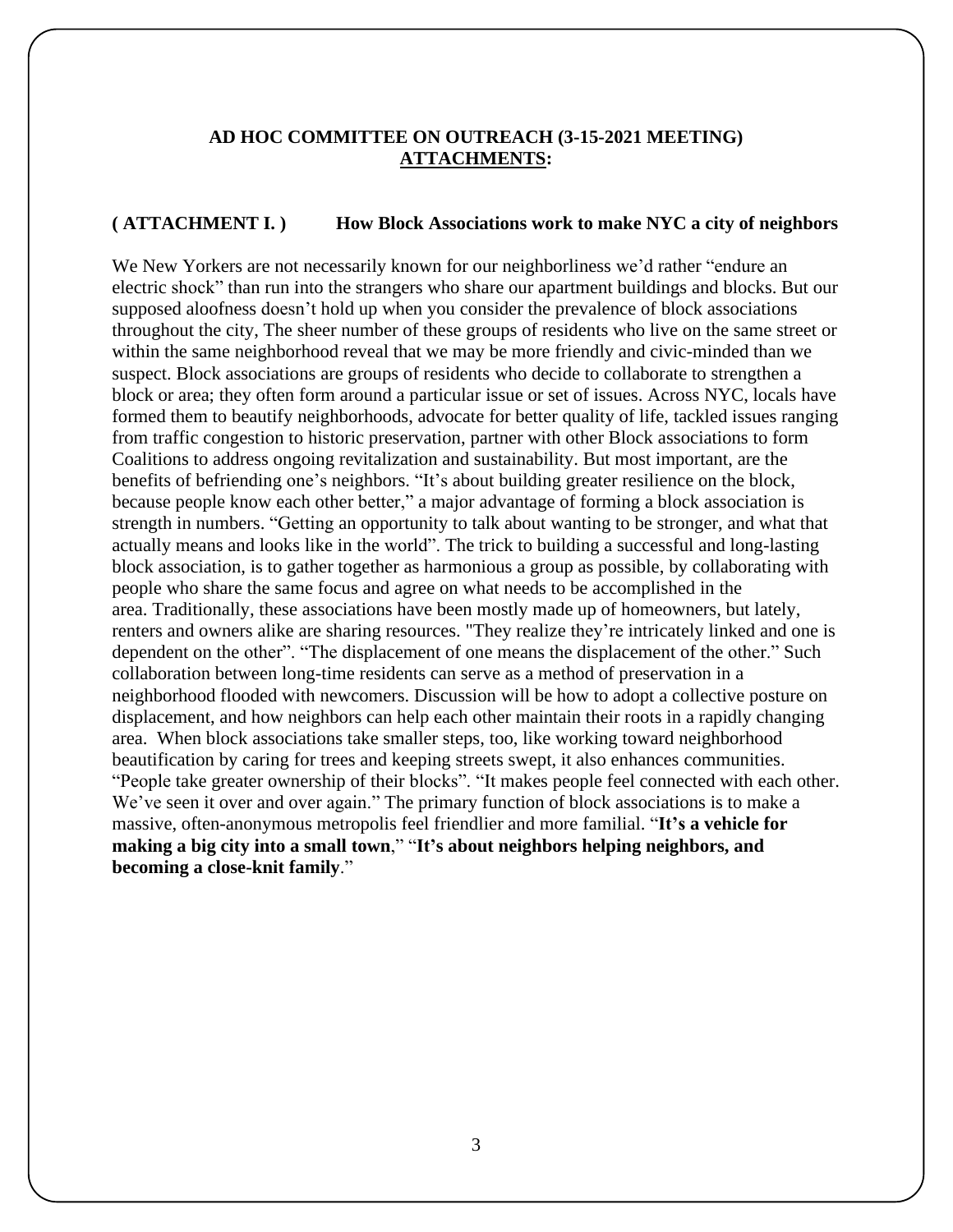**(ATTACHMENT II. )** *\* Running agenda ongoing until completion Thursday, February 25th, 2021 Ad Hoc Committee on Outreach Meeting* 

#### **AGENDA**

#### **1. FUNDAMENTALS AND STRATEGIES FOR COMMUNITY OUTREACH**

All the items listed will be part of the running agenda ongoing until completion. Making valuable interactions is key to continuing to engage our communities especially during COVID-19.

- Strategic Communications-Plans-Goals-Tools-Messages
- Internal and external outreach
- Community Boards Open Data
- Inform and Reunite

#### **OUTREACH TOOLS**

#### - **Email Blast Campaigns**

Existing CB1 Mailing List - Email List Request -Web-Form

- **Email Monthly Newsletter**

Community District News & Events-Design template (e.g.

Pamphlet - Digital and Print

e.g. [https://www1.nyc.gov/site/cau/community-boards/about-commmunity-boards.page](https://gcc02.safelinks.protection.outlook.com/?url=https%3A%2F%2Fwww1.nyc.gov%2Fsite%2Fcau%2Fcommunity-boards%2Fabout-commmunity-&data=04%7C01%7Cmwallin%40cb.nyc.gov%7C6903b1f80ab8456c0b3508d8e53c4f8b%7C32f56fc75f814e22a95b15da66513bef%7C0%7C0%7C637511394513694320%7CUnknown%7CTWFpbGZsb3d8eyJWIjoiMC4wLjAwMDAiLCJQIjoiV2luMzIiLCJBTiI6Ik1haWwiLCJXVCI6Mn0%3D%7C1000&sdata=95hdf0Dfkofb8uSnvVpn2a26OC7EZTGtEvT18xAC5fs%3D&reserved=0)

- **Expanding our reach with Printed materials** *(Not everyone is tech-savvy or has ample access to the Internet. Look at where we can work with partners, Grassroots organizations community leaders and more to be sure our message reaches all our target audiences.)*

#### - **Clarity - Include definitions of any procedural jargon and breakdown the processes so that people can understand what is happening.**

- **Website Improvement** – web structure diagrams-schematics-web forms (improve contents and functionalities)

- **Social Medias: Twitter - Facebook - Instagram a/o other Medias**

- **Social Medias managing protocols** *(e.g. a shared Gmail account and social media passwords between District Manager-Committee Chair- Committee's members assigned to accounts, Rules, etc. )* **\*vote**

- **Committee's goals for a Social Media Campaign**